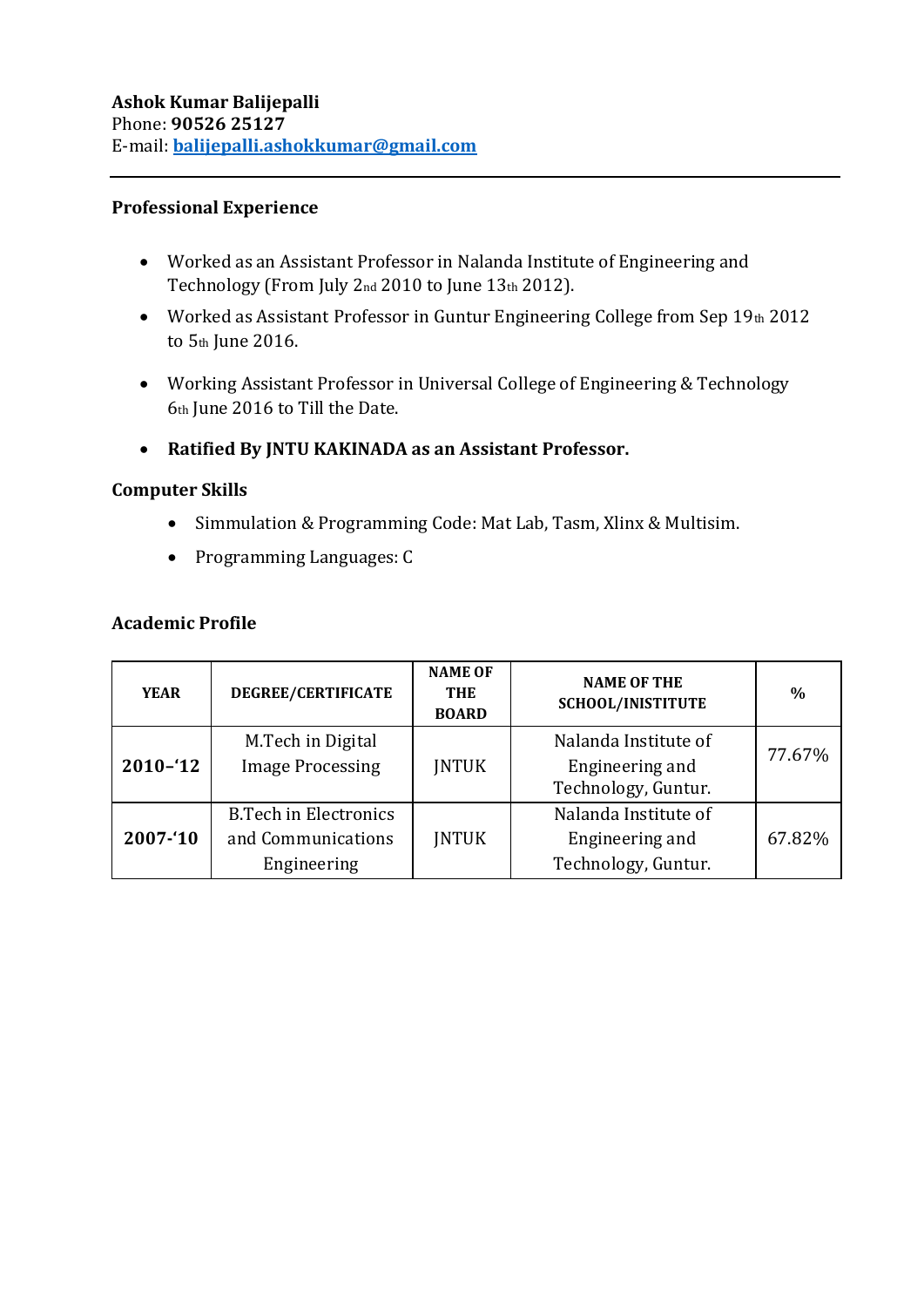| 2002-'05 | Diploma in Electronics<br>and Communication<br>Engineering | <b>SBTET</b>                                  | Government Polytechnic<br>College, Narsipatnam, Vizag. | 65.04% |
|----------|------------------------------------------------------------|-----------------------------------------------|--------------------------------------------------------|--------|
| 2001-'02 | SSC/Class X                                                | Board of<br>secondar<br>y school<br>education | ZPHS, Piduguralla.Guntur.                              | 75.5%  |

## **Achievements**

- Won *Best Design Thinker Award* in Two days workshop on "Engineering Exploration Project" held at JNTUK, Kakindada.
- Won 3rd *prize* for presenting a technical paper *Embedded systems (Automation of cars)* in *National Level Technical Symposium* held at
- Designed and Implemented No. of Engineering Projects using the basic components like resistors, transistors, IC 741, sensors and 8051,Arduino,ARM and Raspberry-Pi microcontrollers.
- Presented technical paper' in *GITAM University*, *CBIT*, *Chirala Engg College*, Mallareddy Group of Institutions, AMREC & etc.
- Won Consultation Prize in *ROBOTHLON-2K15* which is held in Guntur Engineering College.

# **Academic Project works**

- A project work on "Railway signalling systems" in the Diploma Final year.
- Done project work on "Adaptive data encryption and decryption "during the B.Tech 3rd year.
- Done project work on "Credit card security system with SMS Confirmation using GSM Technology" in the B.Tech 4th year.
- A project on "Skin Tone Based secret communication by using DWT", during the M.Tech 2nd year.

# **International Journals**

- A Journal on "Skin tone Based secret communication using DWT" in IJSAIT Vol 1, Issue 3, July-August 2012.
- A Journal on "Steganography based secret communication using DWT" in IJERT,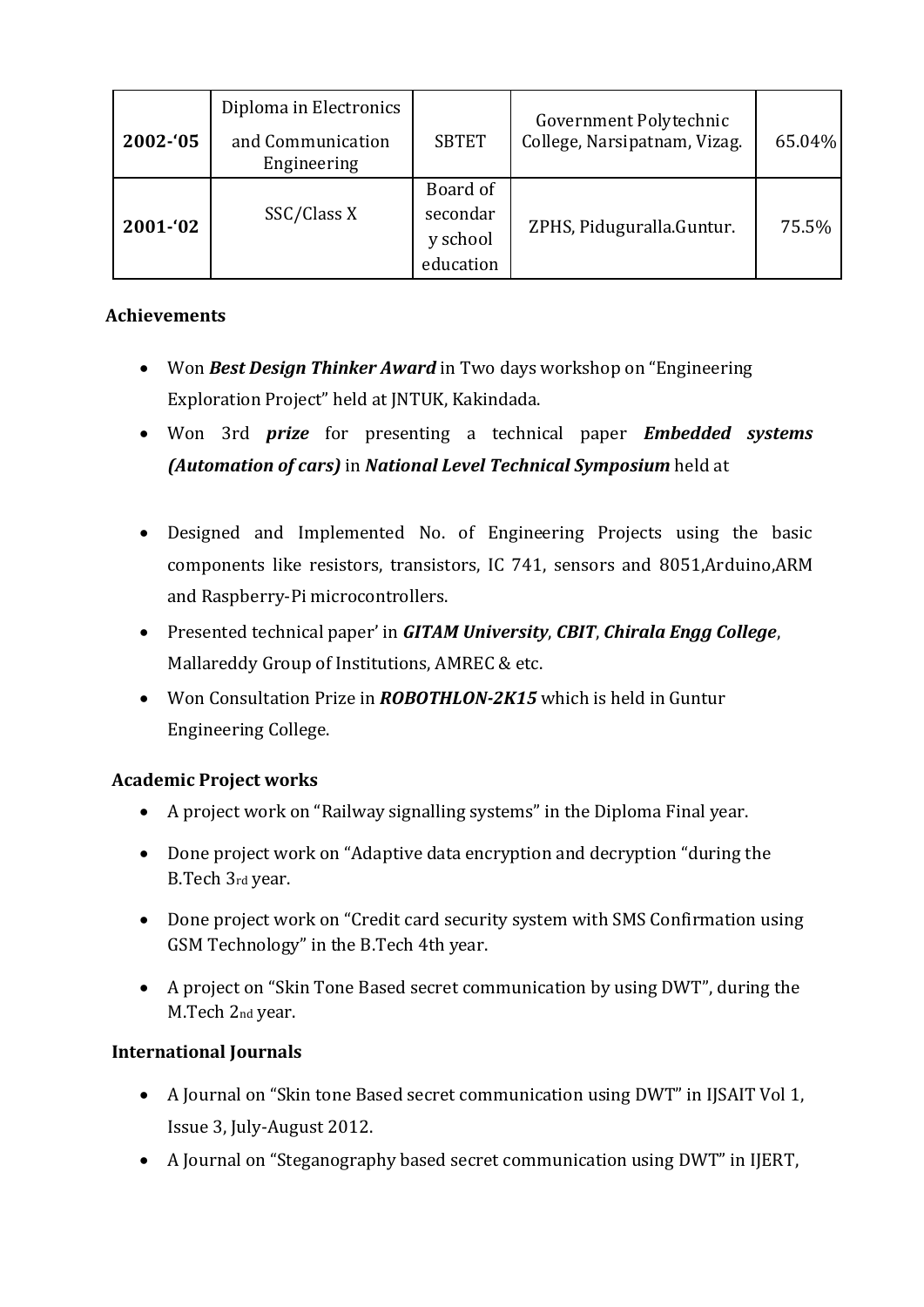Vol 1, Issue 5, July 2012.

- A Journal on "A Novel key for Wireless sensor networks" IJAIR,Vol 2,Issue 9,Sept 2013.
- A journal on "Reversible Data Hiding with optimal value transfer" in IJSRCSAMS in Vol 3, Issue 3, May 2014.
- A Journal on "Android-Based Universal Vehicle Diagnostic and Tracking System" in IJSRCSAMS in Vol 3, Issue 4, July-2014.
- A Research Journal published on "An Efficient and Optimal Systems for Medical & Industries with Concept of IOT" in IJERA in Volume 5, Issue 12, Dec-2015.
- A Journal on "An Efficient and Optimal Cost Monitoring Systems for Medical & SM Enterprises with Concepts of Internet of Things (IOT)" in IJSAT in Vol 5, Issue 11, Nov- 2015.
- A Research Journal on "Logo Matching for Document Image Retrieval Using SIFT Descriptors" in IJERA, Vol. 7, Issue 2, February 2017.
- A Scopus Indexed Journal on "An Implementation of Effective Logo Matching and Detection using Multiple Descriptors to Enhance the Resolution" IJCA in Volume 161 – No 5, March 2017.
- A Journal on "Health care monitoring System based on Simple Microcontroller & Internet of Things" IJRTET, Vol 2 Issue III, Mar 2017.
- A Scopus Indexed Journal on "Concentric Circular Ring Arc Antenna at Dual Band for Ku Band Applications" in Springer Nature Singapore, CNC 2018, CCIS 839, pp. 518–527, 2019.
- A Scopus Indexed Journal on "Analysis of Circular Ring Patch Antenna for Enhancement of Wide Bandwidth with Defected Ground Structure" in Springer Nature Singapore, CNC 2018, CCIS 839, pp. 557–567, 2019.
- A Scopus Indexed Journal on "A Dual Band Coplanar Concentric Ring Patch Antenna for Ku Band Applications" in Springer Nature Singapore, CNC 2018, CCIS 839, pp. 579–589, 2019.
- A Scopus Indexed Journal on "The Analysis of U Slotted Rectangular Patch with Geometric Series DGS for Triple Band Applications" in Springer Nature Singapore, : CNC 2018, CCIS 839, pp. 568–578, 2019.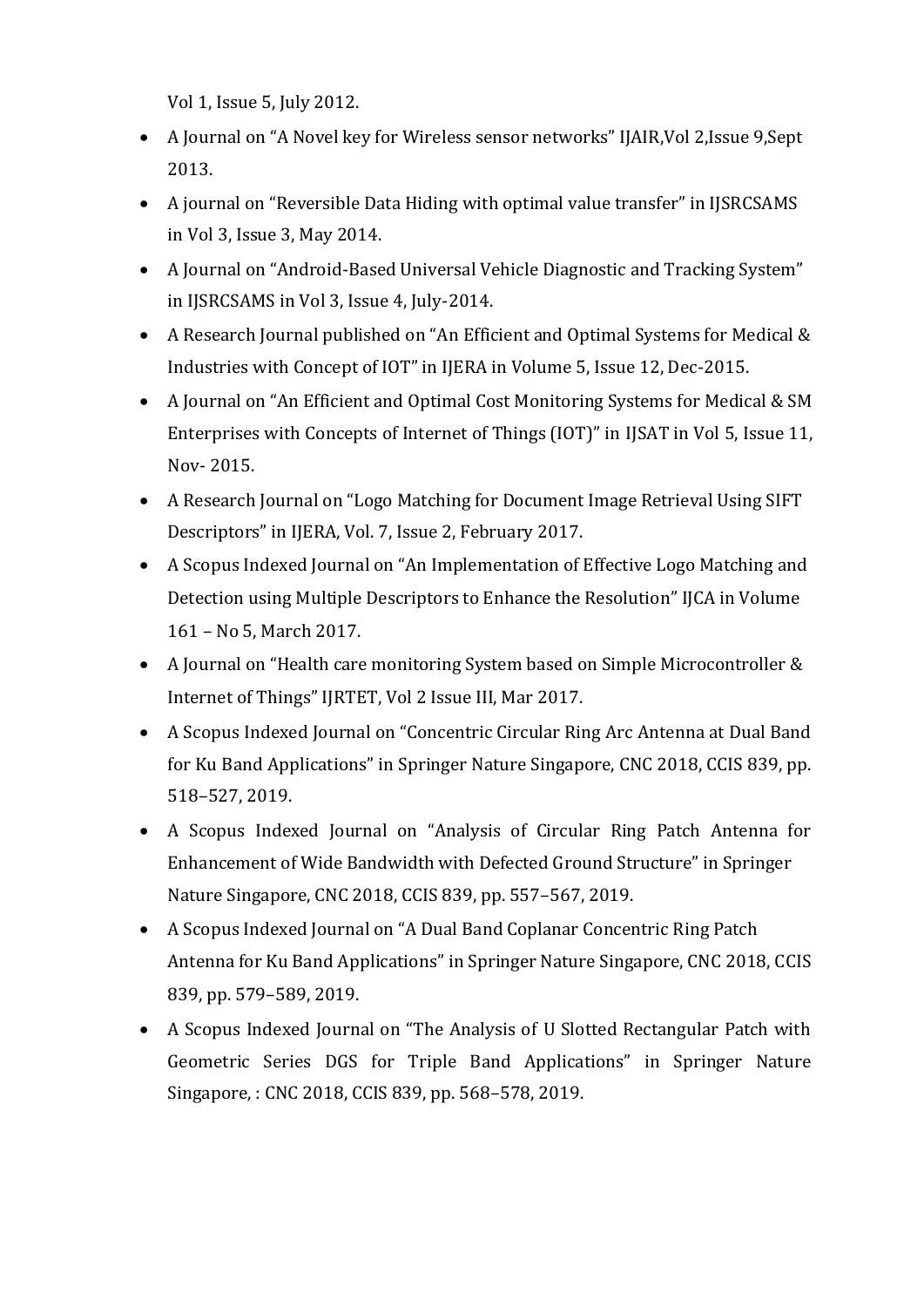- A UGC Approved Journal on "A review and Comparison on Different Video Deinterlacing Methodologies" in International Journal of Research, Vol III, Issue V, May 2019, Page 2506-2510.
- A UGC Approved Journal on "Design of Remote Health Monitoring with Home Automation and Alarm System" in International Journal of Management, Technology And Engineering, Volume IX, Issue VI, JUNE/2019.
- A UGC Approved Journal on "An RTOS & ARM Cortex Controller Based Health Care Monitoring System(HCM) using Internet of Things" in A Journal of Composition Theory, Volume XII,Issue X, October 2019.

### **Subjects Taught**

- Microprocessors & Microcontrollers (MP&MC).
- Electronic Devices & Circuits (EDC).
- Electronic Circuit Analysis (ECA).
- RADAR Systems.
- Computer Architecture & Organization (CAO).
- Digital Communication Systems(DCS),
- Digital Communications (DC).
- Bio Medical Engineering
- Microprocessors & Multicore Systems
- Linear Integrated Circuits & Applications.
- Mechatronics

### **Positions of Responsibility**

- Member as **Innovation Activity Co-ordinator** in MHRD's Innovation Cell-Institute Innovation Council **(MIC-IIC)**.
- Faculty Member in **University Innovation Fellows (UIF)**.
- As World Space weak -2019 Co-ordinator.
- As Project Expo-2019 Co-ordinator.
- As a R & D Cell In charge Co-ordinator.
- As Electronics Hobby Club Co-ordinator and conducted a Project Expo-2015.